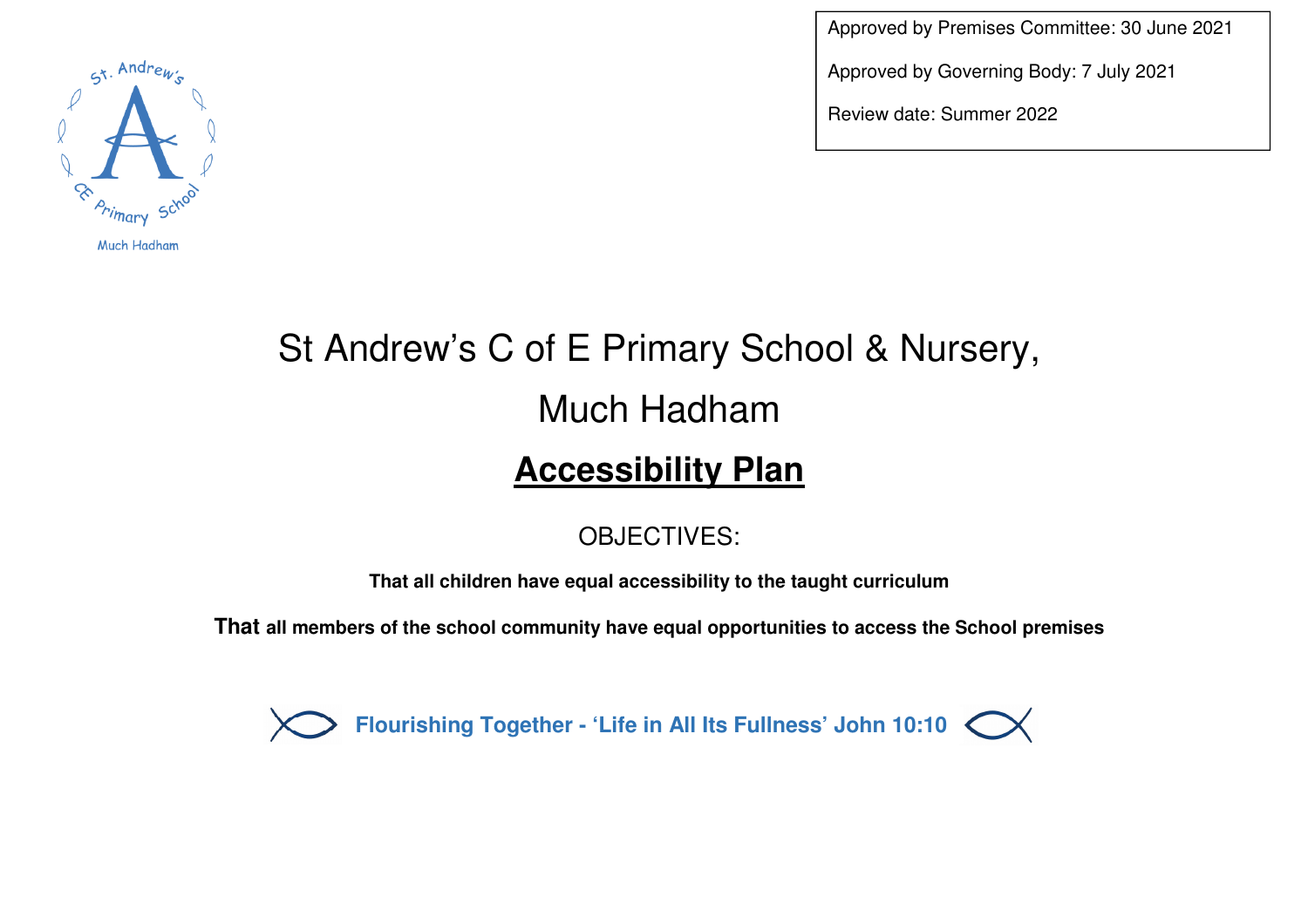| <b>OBJECTIVE</b> |                                                                     | That all children have equal accessibility to the taught curriculum<br>The school will take into account the pupils' disabilities and any needs hi-lighted by them or their parents/carers<br>$\bullet$<br>when their ISP/EHCP is developed.<br>The progress and well-being of children with SEND or disabilities is rigorously tracked and monitored using<br>$\bullet$<br>CPOMS, AM7 and small step data (eg reading age)                                                                                   |                                                                               |                   |                                                                   |  |
|------------------|---------------------------------------------------------------------|---------------------------------------------------------------------------------------------------------------------------------------------------------------------------------------------------------------------------------------------------------------------------------------------------------------------------------------------------------------------------------------------------------------------------------------------------------------------------------------------------------------|-------------------------------------------------------------------------------|-------------------|-------------------------------------------------------------------|--|
|                  | <b>Targets</b>                                                      | <b>Strategies in place</b>                                                                                                                                                                                                                                                                                                                                                                                                                                                                                    | <b>Outcome</b>                                                                | <b>Timeframe</b>  | Goals/date achieved                                               |  |
|                  | Pupils with visual<br>impairments have access<br>to the curriculum  | Pupils placed near front of class<br>$\bullet$<br>Larger type used<br>$\bullet$<br>Coloured paper used where appropriate<br>$\bullet$<br>Use of ICT (large icons on desktop etc)<br>$\bullet$<br>Information provided orally or on tape<br>$\bullet$<br>Visualisers available as necessary<br>$\bullet$<br>Advice sought from the VI team<br>$\bullet$<br>Training given to staff as necessary                                                                                                                | Classrooms are accessible<br>to visually impaired children                    | Continuous        | Physical accessibility of<br>school increased.                    |  |
|                  | Availability of written<br>material in alternative<br>formats       | School makes itself aware of the services available<br>$\bullet$<br>through HCC/ HfL/DfE for converting written<br>information into alternative formats                                                                                                                                                                                                                                                                                                                                                       | School can provide written<br>information in alternative<br>formats if needed | Continuous        | Delivery of information<br>to disabled<br>pupils/parents improved |  |
|                  | Pupils with hearing<br>impairments have access<br>to the curriculum | Pupils placed near front of class<br>$\bullet$<br>Pupils spoken to directly<br>$\bullet$<br>Speech reinforced using facial expressions, signs or<br>$\bullet$<br>gestures<br>Speech reinforced with visual back-up print,<br>$\bullet$<br>pictures, concrete materials<br>Repeat other pupils' answers<br>$\bullet$<br>Rephrase or repeat words and phrases<br>Use of microphones or personal amplification<br>$\bullet$<br>systems<br>Training given to staff as necessary<br>Advice sought from the HI team | Learning more accessible<br>to hearing impaired children                      | Continuous        | Accessibility of<br>curriculum increased                          |  |
|                  | Pupils with hearing<br>impairments are suitably<br>catered for      | $\bullet$<br>Portable Loop/sound system used in classrooms<br>with hearing impaired children                                                                                                                                                                                                                                                                                                                                                                                                                  | Loop system to be used<br>throughout the school                               | When<br>necessary | Accessibility of<br>curriculum increased.                         |  |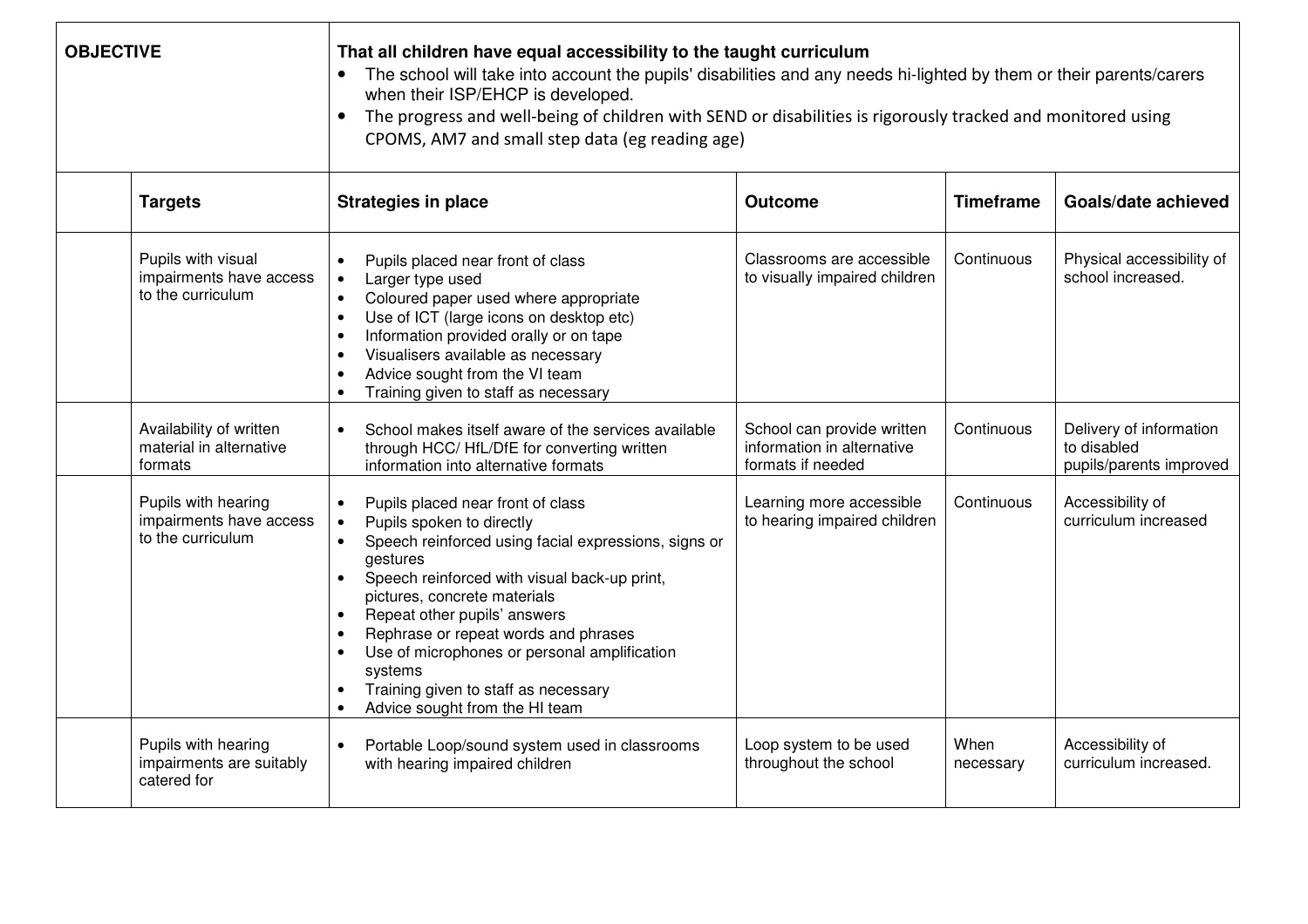|                                                                                                                        | <b>Strategies in place</b>                                                                                                                                                                                                                                                                                                                                                                                                                                                                                                                                                                                                                                                                                                                                                                                                                | <b>Outcome</b>                                                                     | <b>Timeframe</b> | Goals/date achieved                                                        |
|------------------------------------------------------------------------------------------------------------------------|-------------------------------------------------------------------------------------------------------------------------------------------------------------------------------------------------------------------------------------------------------------------------------------------------------------------------------------------------------------------------------------------------------------------------------------------------------------------------------------------------------------------------------------------------------------------------------------------------------------------------------------------------------------------------------------------------------------------------------------------------------------------------------------------------------------------------------------------|------------------------------------------------------------------------------------|------------------|----------------------------------------------------------------------------|
| Pupils with speech and<br>language difficulties have<br>access to the curriculum                                       | Pupils given time to process language and respond<br>Visual timetables<br>$\bullet$<br>Ensure face to face and direct eye contact<br>$\bullet$<br>Use simple and familiar language and short concise<br>$\bullet$<br>sentences<br>Avoid ambiguous vocabulary<br>Reinforce speech with facial expression, gesture<br>$\bullet$<br>and sign (Makaton and/or cued articulation)<br>Reinforce spoken instructions with print, pictures,<br>$\bullet$<br>diagrams, symbols and concrete materials<br>Emphasize key words, reinforcing visually<br>Avoid closed questions and encourage pupils to<br>speak in sentences<br>Develop language through drama & role play<br>$\bullet$<br>Advice and training sought from NHS Speech and<br>$\bullet$<br>Language therapists<br>SALT (Speech and Language Therapist) programs<br>followed in school | Curriculum more accessible<br>to children with speech and<br>language difficulties | Continuous       | Physically accessibility<br>of school increased.                           |
| Children with specific<br>physical or learning<br>disabilities                                                         | Staff supported by SENDCo for developing<br>$\bullet$<br>strategies<br>EHCP/ ISPs developed to support individual needs<br>$\bullet$<br>Dyslexic friendly signage<br>$\bullet$<br>Use of personalised ipads, laptops etc                                                                                                                                                                                                                                                                                                                                                                                                                                                                                                                                                                                                                  | That all staff know how to<br>support the children's<br>learning                   | Continuous       | Accessibility of<br>curriculum increased.                                  |
| Pupils with disabilities are<br>fully involved at playtimes<br>so far as possible                                      | "Buddy" system in place<br>$\bullet$<br>ISPs and EHCP shared with MSAs<br>$\bullet$<br>Specific children/staff allocated to pupils with<br>$\bullet$<br>disabilities                                                                                                                                                                                                                                                                                                                                                                                                                                                                                                                                                                                                                                                                      | Children playing inclusively                                                       | Continuous       | All pupils included in all<br>aspects of school life so<br>far as possible |
| Teachers and teaching<br>assistants have the<br>necessary training to<br>teach and support pupils<br>with disabilities | Staff attend relevant training courses<br>$\bullet$<br>Use School Budget to support staff training and<br>$\bullet$<br>development.<br>Use outside agencies, specialist centres and<br>$\bullet$<br>support groups                                                                                                                                                                                                                                                                                                                                                                                                                                                                                                                                                                                                                        | Staff trained and supported                                                        | Continuous       | Curriculum accessible<br>to all pupils                                     |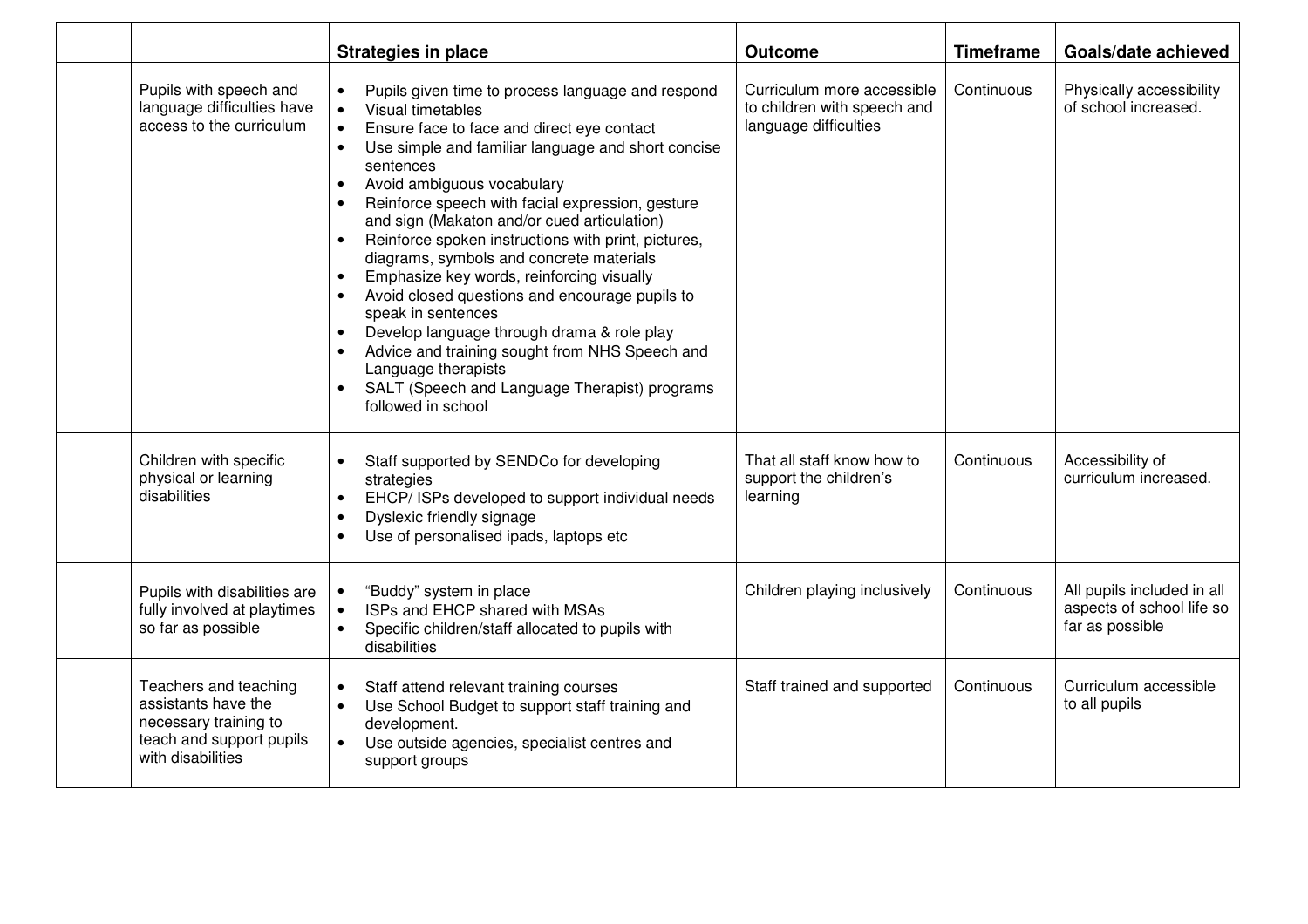| <b>OBJECTIVE</b> |                                                                                                                                                            | That all members of the school community have equal opportunities to access the School premises                                                                                                                                                                                                                                                                                             |                                                                               |                  |                                                                                                     |  |
|------------------|------------------------------------------------------------------------------------------------------------------------------------------------------------|---------------------------------------------------------------------------------------------------------------------------------------------------------------------------------------------------------------------------------------------------------------------------------------------------------------------------------------------------------------------------------------------|-------------------------------------------------------------------------------|------------------|-----------------------------------------------------------------------------------------------------|--|
|                  | <b>Targets</b>                                                                                                                                             | <b>Strategies in place</b>                                                                                                                                                                                                                                                                                                                                                                  | <b>Outcome</b>                                                                | <b>Timeframe</b> | Goals/date achieved                                                                                 |  |
|                  | Equal opportunities to<br>access the School<br>premises and relevant<br>information so far as the<br>practicalities and nature of<br>the School site allow | School premises are inspected and reviewed to<br>ensure (so far as possible and practical) accessibility<br>for all<br>$\bullet$<br>School provides information in range of alternative<br>formats when necessary<br>Individual children's needs are discussed with CT<br>$\bullet$<br>and TA at least termly at Inclusion Reviews                                                          | Needs of all members of<br>the school community are<br>met as far as possible | Continuous       | Physical accessibility of<br>school increased and<br>delivery of information is<br>available to all |  |
|                  | To ensure access into<br>both school buildings                                                                                                             | Large door access<br>$\bullet$<br>Wheel chair access to all KS1 and KS2 classrooms,<br>except for Year 5 where a ramp would be available.<br>KS1 and EYFS doors have ramp access<br>$\bullet$<br>KS2 access through school porch and/or main<br>$\bullet$<br>entrance<br>New porch and wider entrance into main reception<br>$\bullet$                                                      | Accessibility easier for all                                                  | Continuous       | Physical accessibility of<br>school increased                                                       |  |
|                  |                                                                                                                                                            | Access to upstairs in School House is limited,<br>$\bullet$<br>especially to anyone with mobility issues<br>Any small group intervention / piano lessons for<br>anyone unable to access upstairs would be able to<br>be held in the Hub, Hall etc                                                                                                                                           |                                                                               |                  |                                                                                                     |  |
|                  | To ensure access in both<br>school buildings                                                                                                               | KS2 Library / Resources area in central area -<br>available for all<br>KS1 library and reading books in Hub<br>grab rails for access into KS2 corridor from glass<br>$\bullet$<br>porch<br>All floors level in both school buildings, except for<br>access to Year 5 as mentioned above<br>New shower installed in First Aid room<br>Disabled toilets in both school buildings<br>$\bullet$ | Accessibility to KS1 and<br>KS2 classroom for all                             | Continuous       | Physical accessibility of<br>school increased.                                                      |  |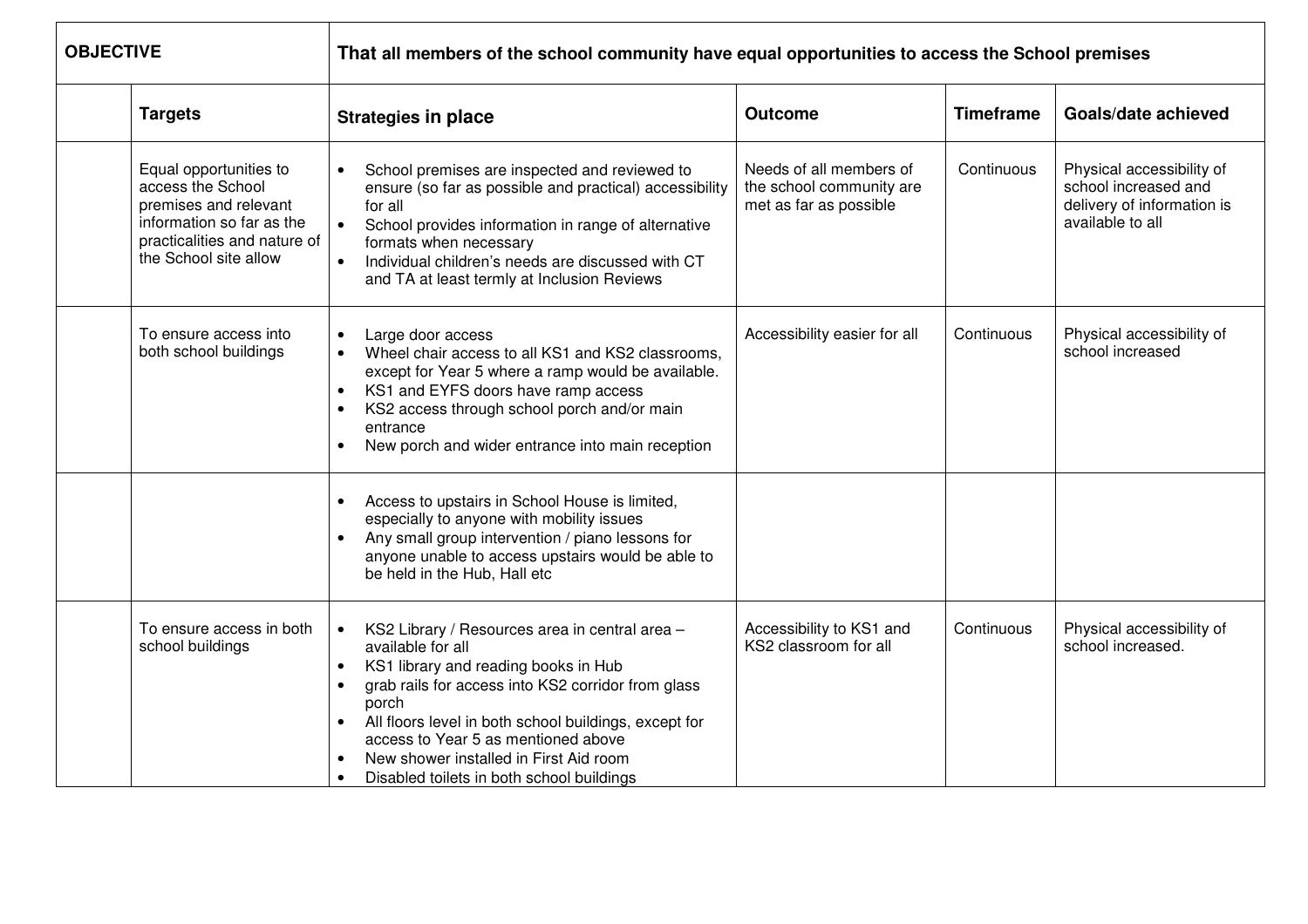|                                                            | Ramp (kept in disabled toilets near Y5/6<br>classrooms) – used for disabled access into Y5<br>classroom                                                                                                                                                                             |                                                                   |            |                                                |
|------------------------------------------------------------|-------------------------------------------------------------------------------------------------------------------------------------------------------------------------------------------------------------------------------------------------------------------------------------|-------------------------------------------------------------------|------------|------------------------------------------------|
| Improve outside access<br>between KS1 and KS2<br>buildings | Level access from both buildings<br>Wider patio area outside KS1 to enable easier<br>access<br>New handrails on steps between KS2 and KS1<br>building, although use of sloping paths between KS1<br>and KS2 is an alternative<br>Offer support to access the whole site as required | Movement around the<br>school made easier for all<br>stakeholders | Continuous | Physical accessibility of<br>school maintained |
| Accessibility of ICT<br>equipment                          | Computer trolleys - in classrooms KS1<br>In corridor KS2                                                                                                                                                                                                                            | Increase ICT provision for<br>all pupils                          | Continuous | Access to ICT equipment                        |